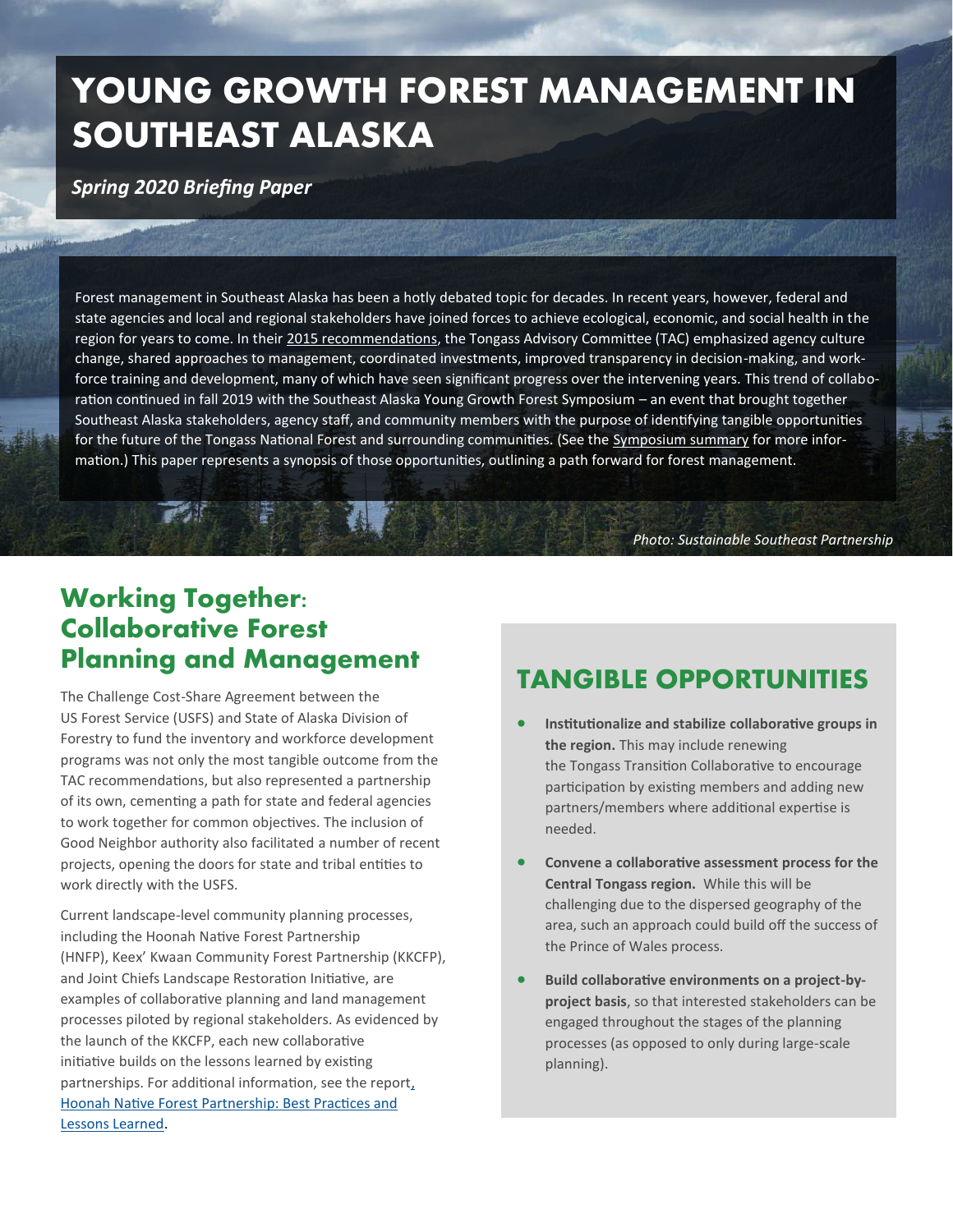### **Mapping It Out: Forest Inventory and Data Analysis**

One of the primary objectives of the Challenge Cost-Share Agreement was to conduct a comprehensive young growth inventory, particularly on older stands of young growth. Through a combined approach of LiDAR (Light Detection and Ranging) and field validation, data was improved for a subset of stands, allowing more accurate estimates at larger scales. To gain a better understanding of how forest inventory outcomes will translate into young growth sale planning and implementation, the USFS is conducting a Young Growth Suitability Analysis. This GIS mapping exercise applies current Forest Plan Standards and Guidelines and other directives to historical harvest areas to determine availability of future harvest acres. Given the high level of "fall down acres" – of the 12,000 acres analyzed, only 54% are operable – the USFS will need to consider the economic tradeoffs associated with a young growth transition timeline. If the goal is to maximize *absolute volume*, the better harvest strategy is to wait for continued growth; if the goal is *near-term economic impact*, the better approach is to harvest sooner, even if it results in reduced volume at the time of harvest.

### **TANGIBLE OPPORTUNITIES**

- **Complete young growth stand-typing and integrate stand-typing with activity layers.** This may involve modernizing the GIS system and use of new data to build more accurate maps.
- **Continue old growth inventory efforts**, with the goal of gaining a solid understanding of the on-theground reality for old growth supply and how to most strategically offer existing old growth during the young growth transition.
- **Identify future LiDAR needs.** LiDAR can be used to improve stream inventory efforts. Near-term LiDAR data acquisition could prioritize geographic areas surrounding Shelter Cove, Revilla Island, and Ketchikan.
- **Complete and communicate infrastructure inventory.** This will provide a clear understanding of existing forest infrastructure and maintenance needs, such as roads and log transfer facilities.



*Figure 1. Additional information about Tongass inventory efforts can be accessed at the [Tongass Young Growth Inventory Portal,](https://www.arcgis.com/apps/MapJournal/index.html?appid=e748ce92139c4100a65ad8b12510d620) a site dedicated to providing stand-level information for stakeholders and decision makers.*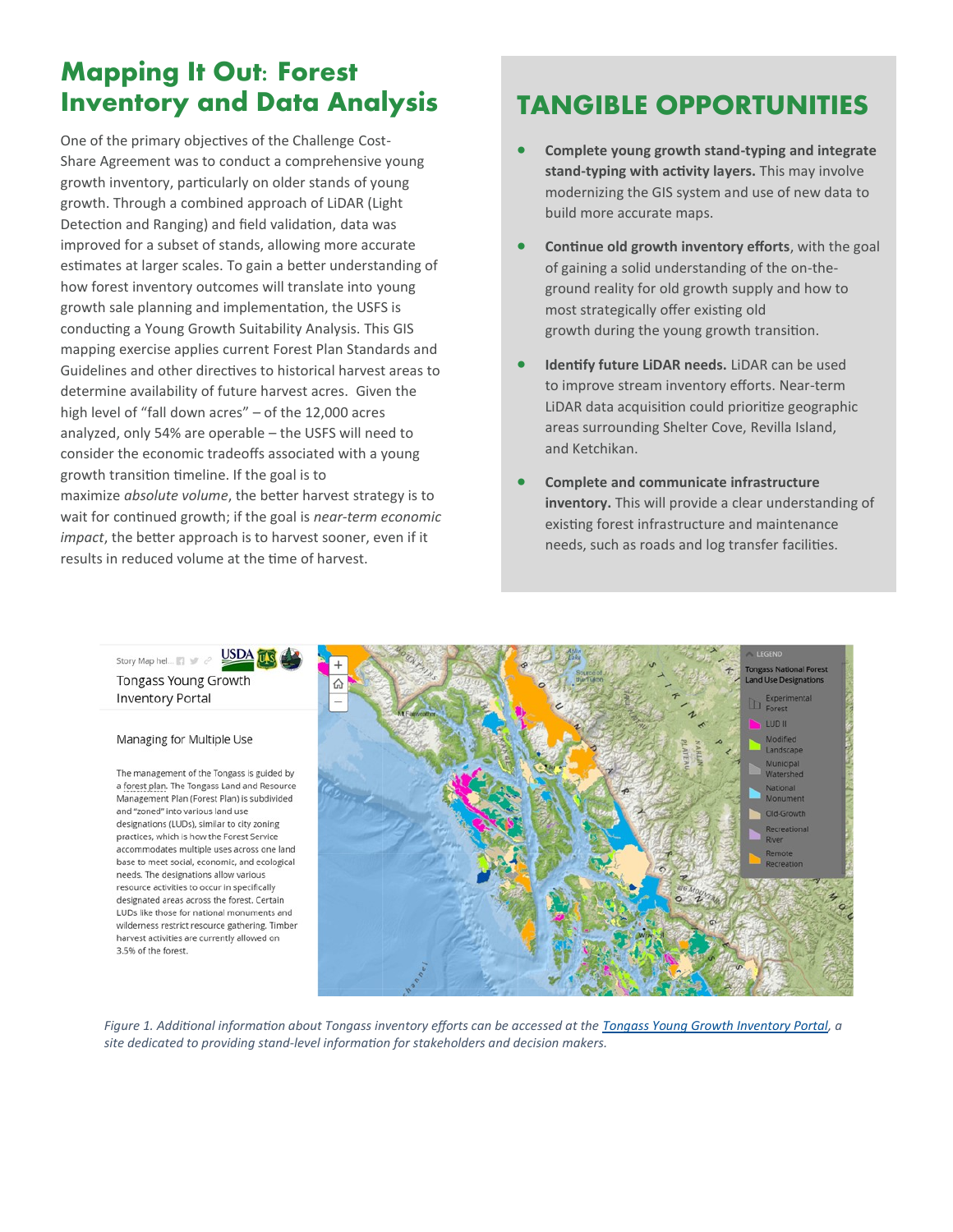### **Identifying Markets: Export, Local Manufacturing, and Other Creative Opportunities**

Alaska is not alone in its challenges in identifying and pursuing markets for young growth timber. In general, "low value" markets are challenging, even where supply of timber is not – there are costs associated with gaining access, pulp and paper demand is decreasing, and biomass energy has become less competitive as wind, solar, and natural gas gain traction. In Southeast Alaska, while new technologies, such as the hew-saw, show promise, tight margins for mill operators limit the possibility of retrofitting operations.

Even with these realities, though, there are opportunities to harness local manufacturing and alternative timber outlets. Pilot projects, for example, offer a lower risk option to showcase what is possible working with young growth. A recent small-scale young growth milling project on Prince of Wales Island served as a pilot for future young growth sales, harvesting a small 65-year-old stand. Though margins were thin, the timber sold as quickly as it could be milled, indicating that there is local demand for young growth lumber, if the price is right. To help make larger operations feasible, mill operators will need to find connections with residual markets for waste streams and outlets for multiple species and log sizes. A growing local demand for biomass could serve as a valuable in-region residual market. Additionally, displacing some of the commodity lumber imports from Canada may be an opportunity to build a value -added young growth industry.

While recognizing the important role of a timber industry in Southeast Alaska, other aspects of a forest economy could include milling for local consumption and an expanding role for the carbon offset market to generate supplemental private landowner income.

#### **BIOMASS IN ACTION**

The Southeast Island School District manages 6,500 square feet of biomass-heated greenhouses year-round. To meet current local demand beyond small-scale firewood production, Viking Lumber manufactures bio-bricks from its mill residuals and a number of small operators source wood chips and commercial cordwood. Bio-char and commercial pellet production may be options to explore further.

### **TANGIBLE OPPORTUNITIES**

- **Implement young growth pilot projects.** This could include a pilot milling project to expand local capacity on the manufacturing side. Pilot planting projects could also encourage selective species management on high productivity sites.
- **Diversify the range of sales offered.** Land managers should design sales ranging from micro- and smallscale opportunities for smaller mills to long-term contracts for larger operations. A future sale schedule could be informed by USFS stand-typing.
- **Invest in the wood products industry.** USFS investment in research at the Wood Products Lab could help identify products and markets for young growth timber. In addition, attracting investors and entrepreneurs in support of small local mills – for example through an entrepreneur incubator program – could bring capital and creative energy.
- **Conduct a demand analysis and economic impact assessment.** An analysis of non-timber/non-cash values of a young growth industry could help illuminate local timber demand and other economic drivers.
- **Cater to market demands.** There are various opportunities to make Tongass timber more marketable, including sourcing wood for local industries, sustainability certification for lumber, strength-test studies for second growth products, improved lumber grading practices, and matching local building codes to local wood products.
- **Address on-the-ground management needs.** An aggressive approach to address the 80,000 acre backlog of young growth stands in the ideal age class window for pre-commercial thinning (PCT) treatment (e.g., up to 8,000 acres/year) could speed the transition significantly. A multi-stakeholder PCT Task Force is being convened to develop a tactical plan and policy recommendations for addressing PCT needs in a timely manner.